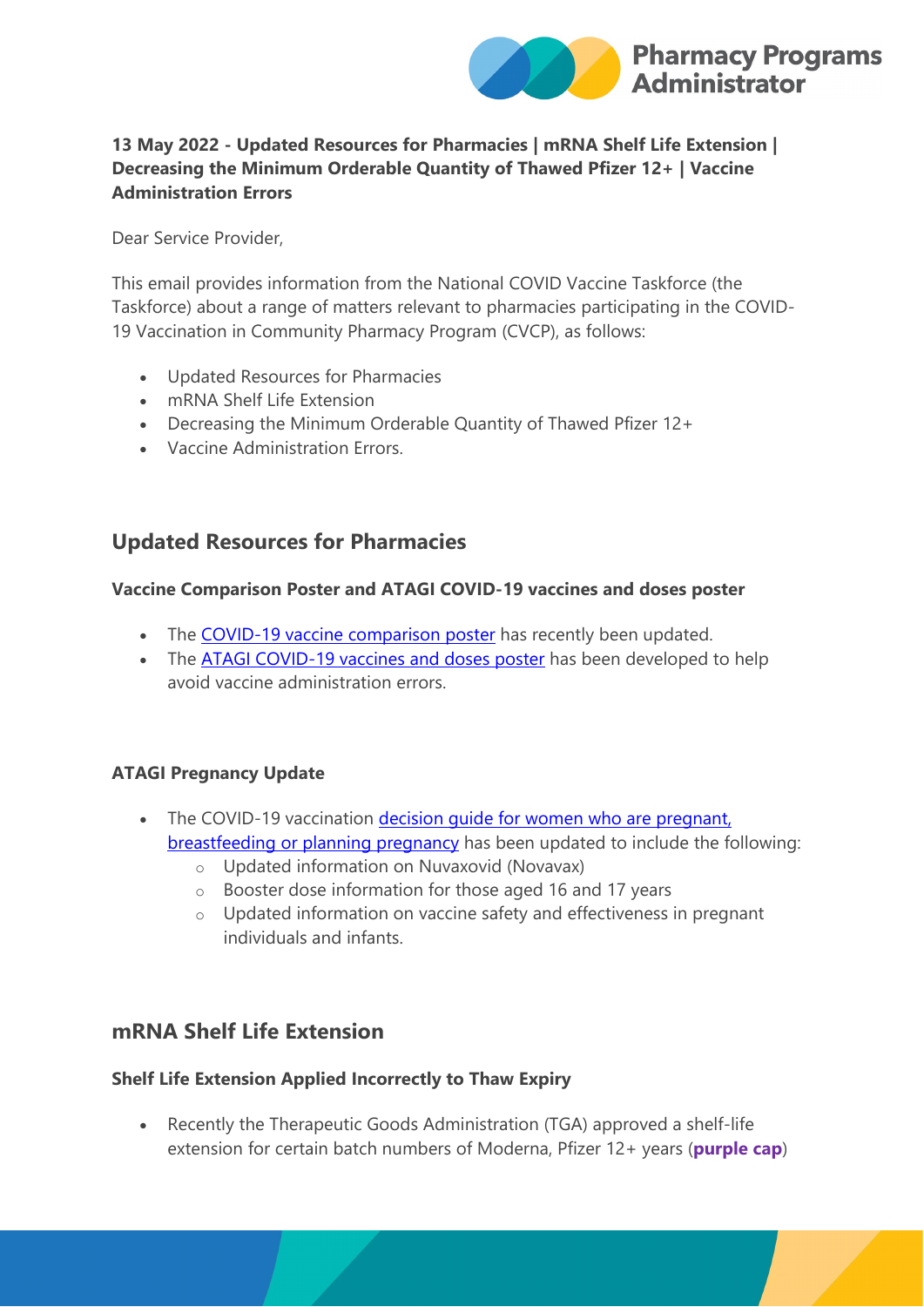

and Pfizer 5-11 years (**orange cap**) vaccines, when stored at frozen, prior to thawing.

- The **storage conditions for thawed deliveries,** however, **remain unchanged.**
- Within this extended **manufacturer expiry** date, unopened vials should be stored refrigerated at 2-8◦C, protected from light, for a maximum of:
	- o 30 days after thawing for Moderna
	- o 31 days after thawing for Pfizer 12+ years (**purple cap**)
	- o 70 days (10 weeks) after thawing for Pfizer 5-11 years (**orange cap**)
- Both manufacturer expiry date and thaw use-by date should be checked prior to administration. The earliest of these dates should be considered the expiry date.

The **Pfizer 5-11 (orange cap)** defrost date will be shown on the box. This vaccine must be used within **10 weeks** of the defrost date shown.



The **Pfizer 12+ (purple cap)** defrost date will be shown on the box. This vaccine must be used within **31 days** of the defrost date shown.



The **Moderna** vaccine defrost date will be shown on the box. This vaccine must be used within **30 days** of the defrost date shown.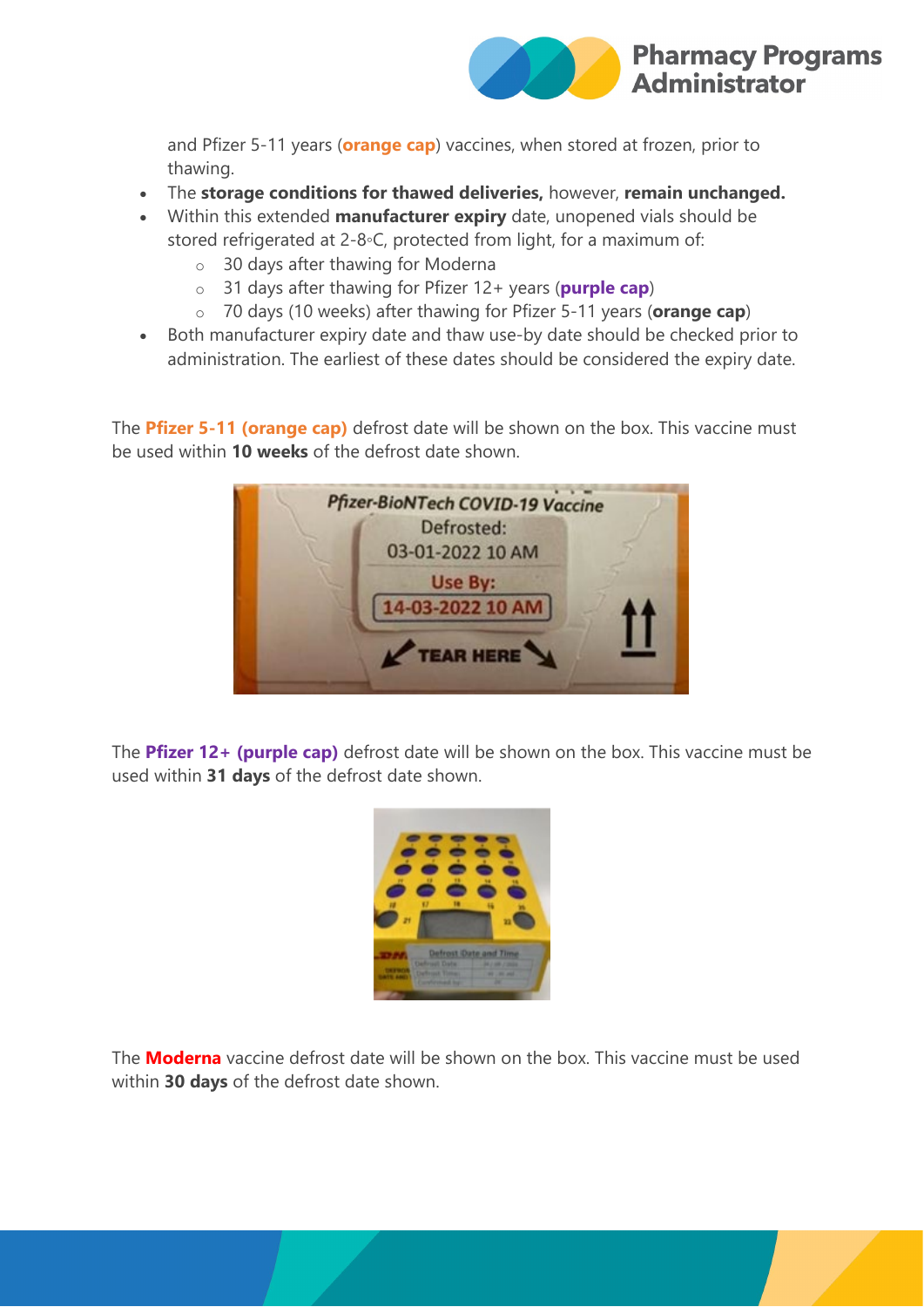

| <b>Defrost Date and Time</b>                            |            |                                                                  |
|---------------------------------------------------------|------------|------------------------------------------------------------------|
| <b>Defrost date:</b>                                    | 04/05/2022 | <b>COVID-19</b>                                                  |
| Defrost Time (24hr):                                    | 08:35      | Vaccine                                                          |
| <b>Confirmed by:</b>                                    | <b>CR</b>  | Moderna                                                          |
| Use within 30 days.<br>The product MUST not be refrozen |            | 10 multidose vials<br>(each vial contains<br>10 doses of 0.5 mL) |

# **Decreasing the Minimum Orderable Quantity of Thawed Pfizer 12+**

- Some pharmacies have requested to have the minimum orderable quantity for **Pfizer 12+ (purple cap)** reduced.
- Sites are now able to order **a minimum of 60 doses from Saturday 14 May 2022,** at the start of the new order window.
- The minimum orderable quantity for all other vaccines remains at 100 doses.

# **Vaccine Administration Errors (VAEs)**

- The Vaccine Operations Centre (VOC) has noted several VAEs recently, where thaw use-by date has been disregarded. This has occurred following misinterpretation of the extension to the manufacturer expiry date.
- Best practice in handling and administering COVID-19 vaccines should always be followed, as detailed in:
	- o the mandatory [COVID-19 Vaccination Training](https://protect-au.mimecast.com/s/B7qNCP7LyQf5nRjF6FOqz?domain=health.gov.au) modules;
	- o the Australian Technical Advisory Group on Immunisation (ATAGI) advice on the [Transporting, storing and handling COVID-19 vaccines](https://protect-au.mimecast.com/s/_B-wCQnMz7fNLp2iAs055?domain=health.gov.au) webpage; and
	- $\circ$  in the relevant vaccine Product Information for [Spikevax \(Moderna\),](https://protect-au.mimecast.com/s/z-63CRONA1ugX1MIQCnGF?domain=ebs.tga.gov.au) [Comirnaty 12+ \(Pfizer purple cap\)](https://protect-au.mimecast.com/s/KTVwCVARGQTP86WCE-tGJ?domain=tga.gov.au) and [Comirnaty 5-11 years \(Pfizer orange](https://protect-au.mimecast.com/s/YjrJCWLVJqSy8KMuO7mVk?domain=tga.gov.au)  [cap\).](https://protect-au.mimecast.com/s/YjrJCWLVJqSy8KMuO7mVk?domain=tga.gov.au)